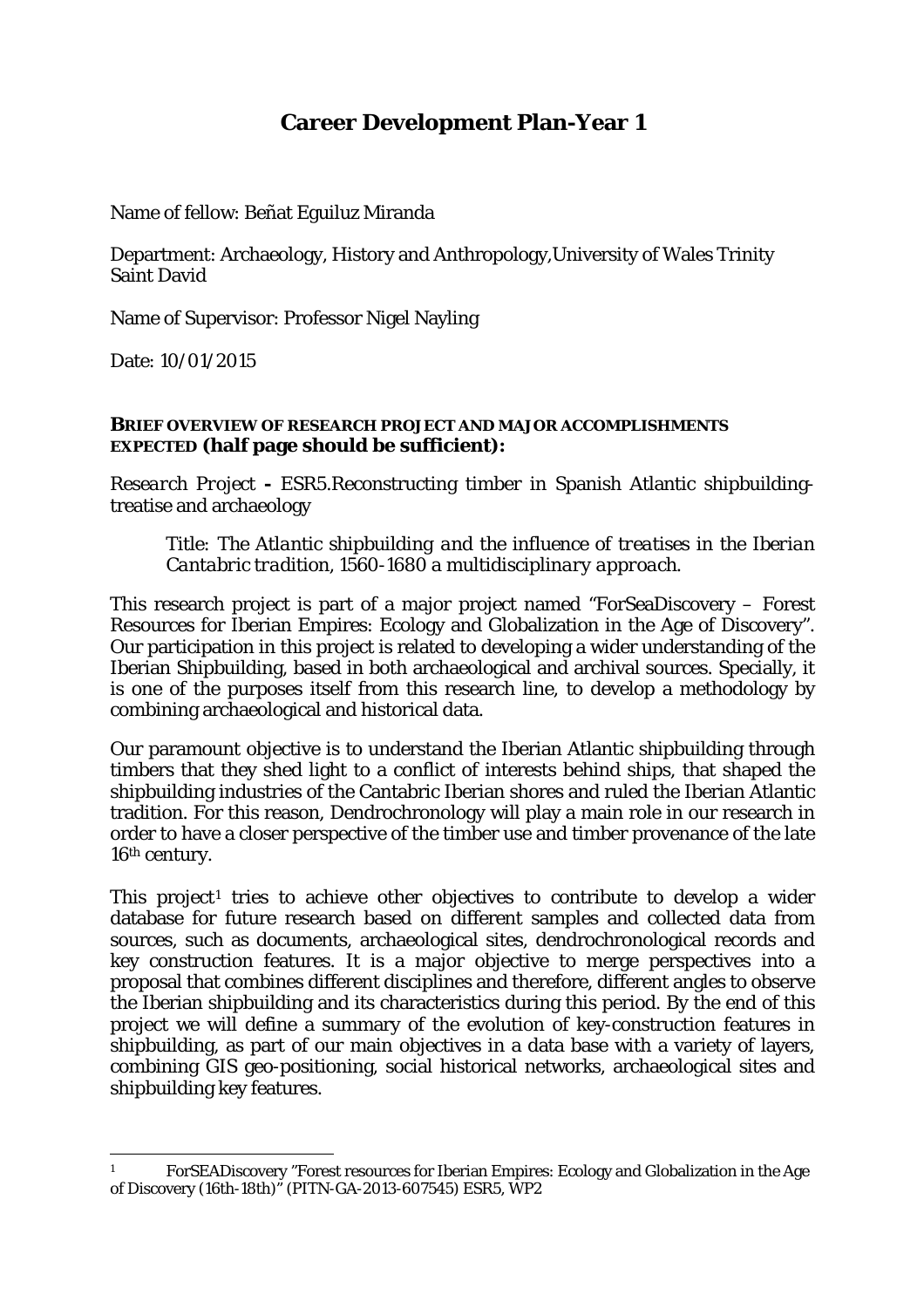We aim as well to asses and select a number of shipwrecks for potential survey, but also for dendrochronological analysis. Furthermore, we aim to provide sub samples to WP3 members for analysis in order to promote the interdisciplinary relationship that can be very promising for a creative exchange of ideas.

*First year of the plan:* As a new researcher, we have planned intensive training courses, specially diving, as well as some empirical shipbuilding. It is a major task to improve our skills on the first year of study in order to develop a deeper perception. We need to understand the key points of any observation we are exposed to from the beginning. This year will be also part of the intense reading and bibliographical activity in order to define a complete literature review on the topic.

*Second year of the plan:* This year is aimed to be mainly for data collection in archives and maritime archaeological sites. We seek to gather new information that is original for the research line that will provide new information to the database we are intending to complete.

*Third year of the plan:* This year is mainly going to be used for writing the PhD and accomplishing all objectives that were established in this first year as part of finishig this scholarship. We also are going to receive some final courses to actively become project supervisors and with initiative and professional capacities.

### **LONG-TERM CAREER OBJECTIVES (over 5 years):**

- 1. Goals: Our main goal is to understand deeper what is the Iberian shipbuilding, by looking at the influence of treatises in both historical and archaeological approaches. Through a multidisciplinary perspective a research line on Iberian shipbuilding will nourished that could be developed on the next years. It will be another major objective to develop a database for promoting future research.
- 2. What further research activity or other training is needed to attain these goals?

-Experience shipbuilding and some sailing (Intensive empirical shipbuilding and sailing course in Albaola Faktoria)

- -Dendrochronology: Sampling underwater, timber provenance and wood identification techniques.
- -Archaeological commercial scientific qualification for divers, technical skills for divers, Rescue diving course.

-Writing skills, scientific writing in English

-Communication skills on public presentations.

### **SHORT-TERM OBJECTIVES (1-2 years):**

1. Research results

-Anticipated publications: Detailed activity reports each 6 months.

-Reports: Detailed report each six months.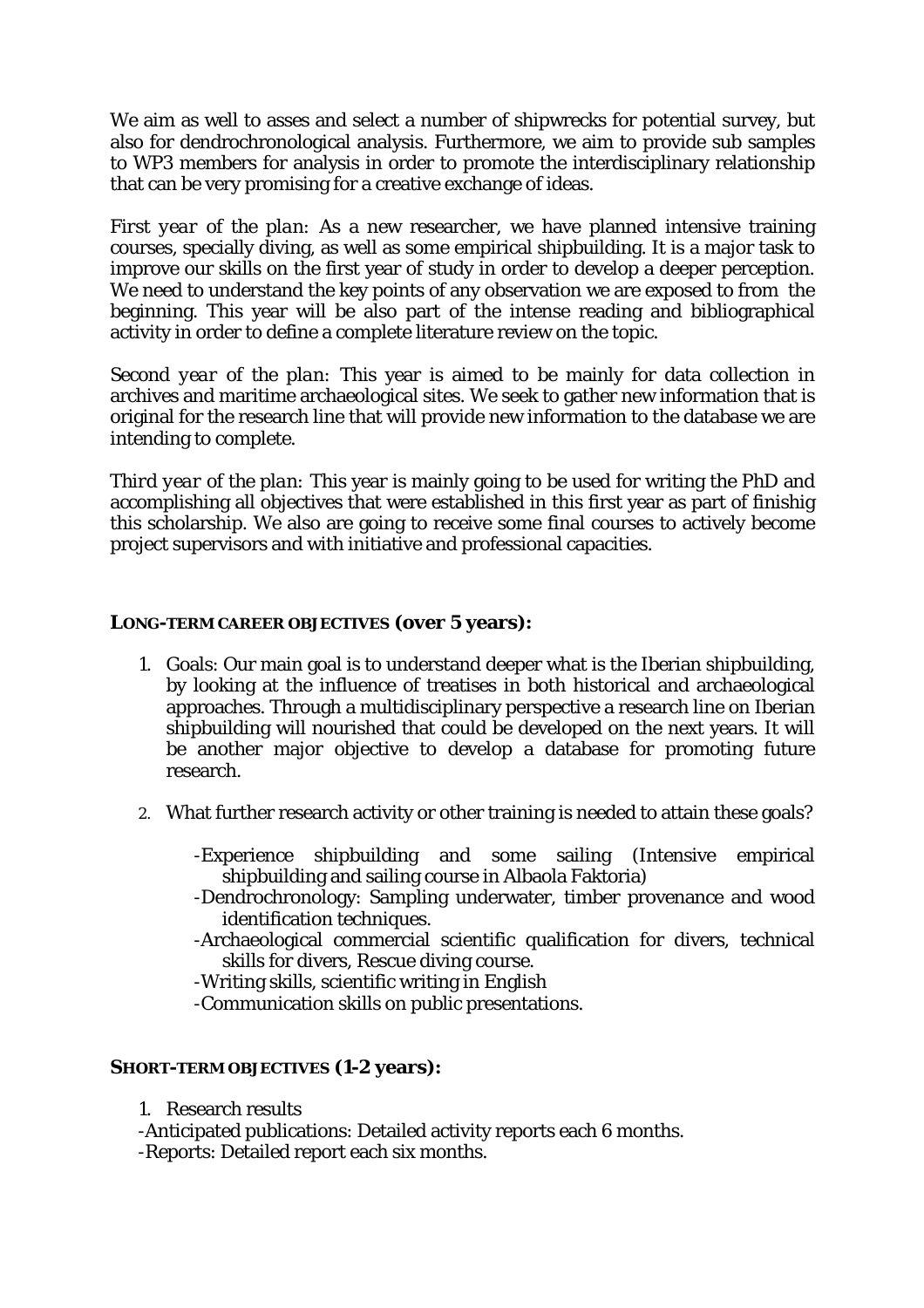-Anticipated conference, workshop attendance, courses, and /or seminar presentations:

- -Presentation in UWTSD Lampeter seminar, 4th March
- -Ikuwa VI presentation/or/or both/Poster Ikuwa VI
- -Course in history of wooden shipbuilding.
- -Course on Books and treatises on Shipbuilding
- -Workshop on Communication and Presentation skills
- -Course on Historiography and archive research
- -Course on Geographic Information Systems
- -Course on Dendrochronology and wood anatomy
- -Workshop on Scientific communication and multidisciplinary team-work
- -Course on Dendroarchaeology of ships, Practice and Prospect
- -Workshop in Advanced team and Project management
- 2. Research Skills and techniques:
	- -Training in specific new areas, or technical expertise etc:
		- -Experience shipbuilding (Intensive empirical shipbuilding and sailing course in Albaola Faktoria)
		- -Dendrochronology: Sampling underwater, timber provenance and wood identification techniques.
		- -Archaeological commercial scientific qualification for divers, technical skills for divers, Rescue diving course.
		- -Writing skills, Academic writing in English
		- -Rhinoceros Software for 3D ship reconstruction
- 3. Research management:
- -Fellowship or other funding applications planned (indicate name of award if known; include fellowships with entire funding periods, grants written/applied for/received, professional society presentation awards or travel awards, etc.)
- 4. Communication skills: -Communication skills on public presentations.
- 5. Other professional training (course work, teaching activity): -Improving my academic writing in english
- 6. Anticipated networking opportunities -San Juan Project 2016 Albaola faktoria, Donostia San Sebastian European Capital of culture. -Ikuwa V 2014, Cartagena. -Ikuwa VI. Fremantle. -ISBSA – Poland Sept 2015
- 7. Other activities (community, etc) with professional relevance: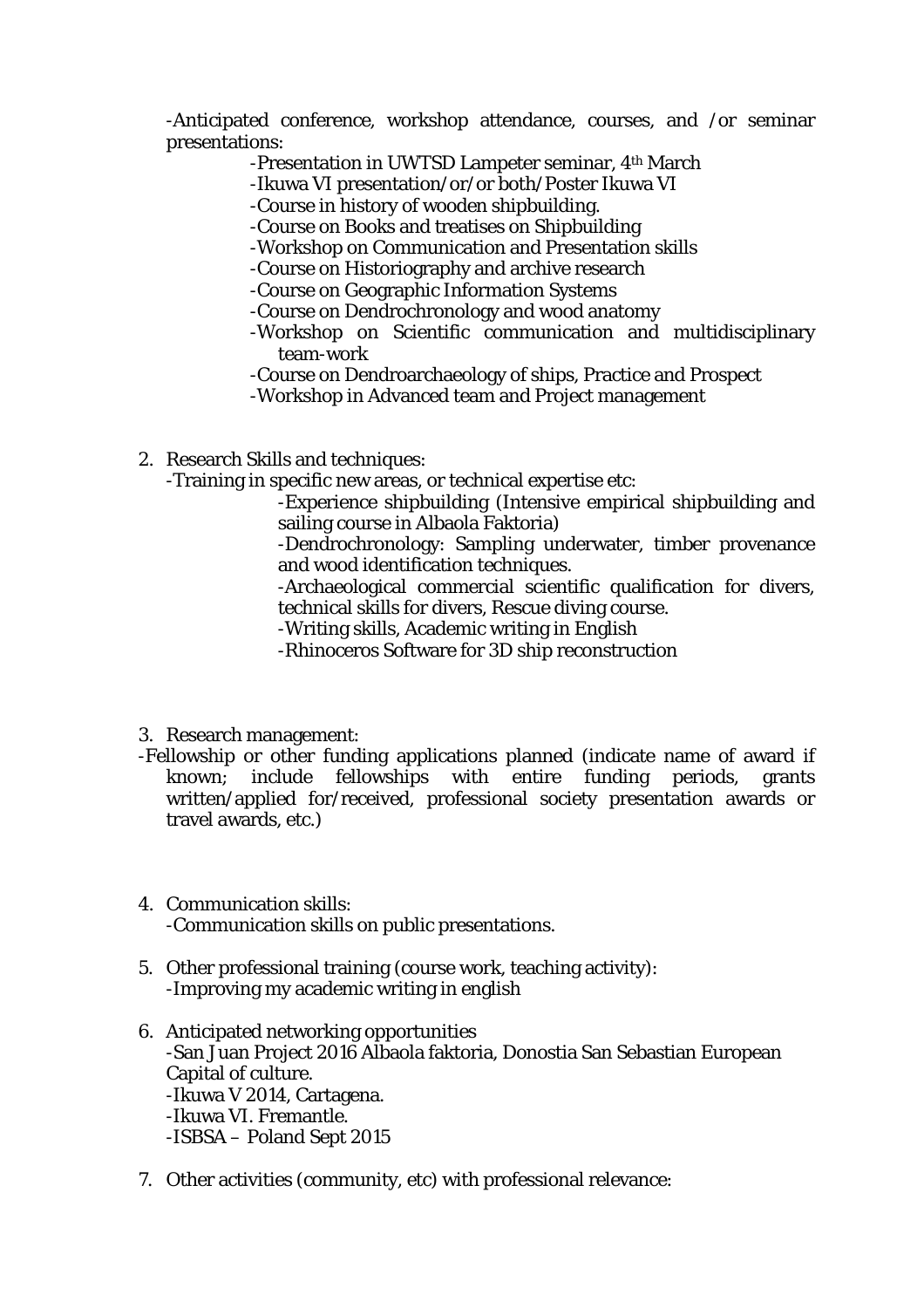- Member of SIAS, (Society of Underwater Archaeologic researchers) Sociedad de Investigadores de la Arqueología subacuática -Member of Albaola Faktoria, Project San Juan 2016

Date & Signature of fellow: Date & Signature of supervisor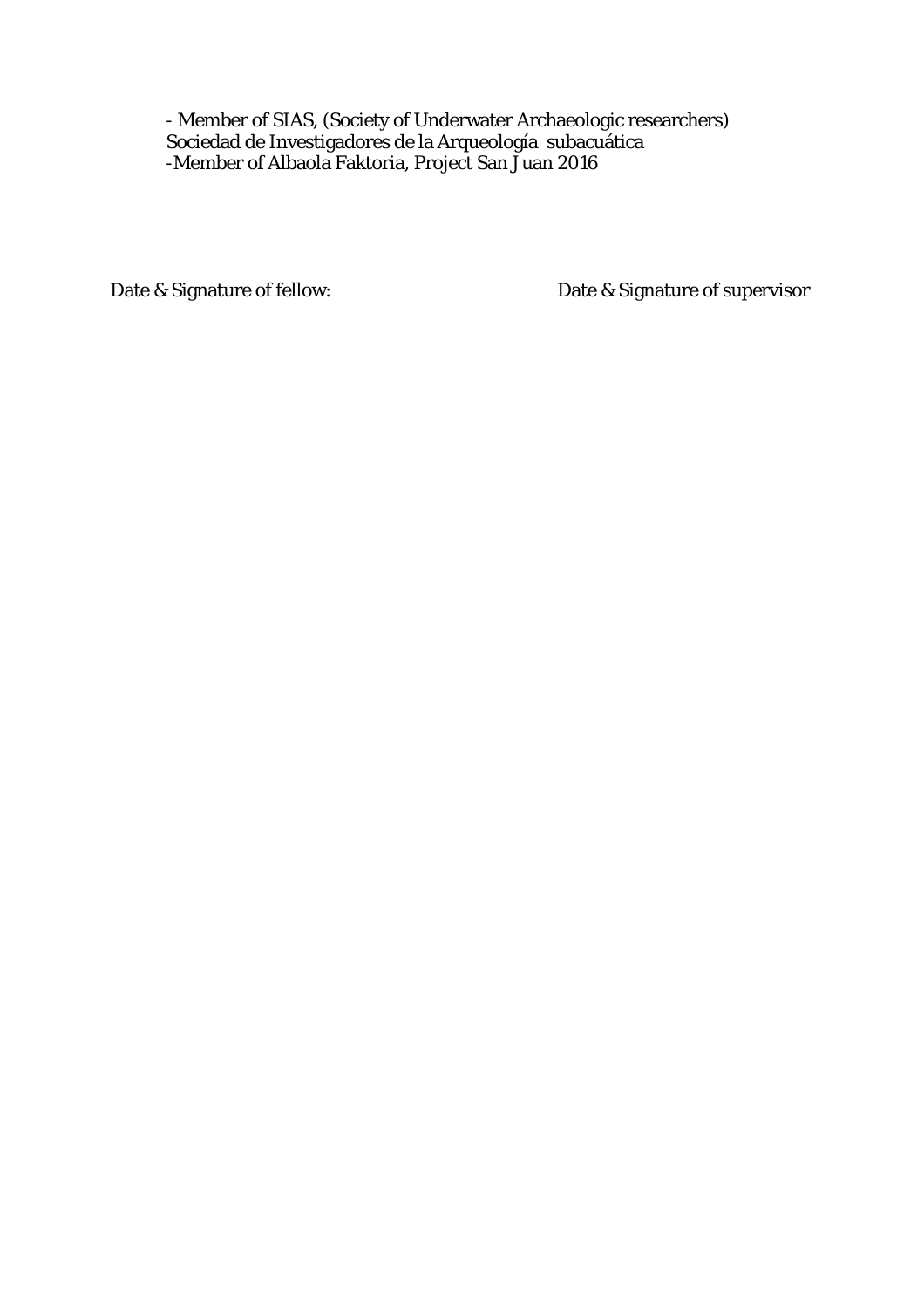# **Career Development Plan-Final year**

### **BRIEF OVERVIEW OF PROGRESS, ACHIEVEMENT AND PERFORMANCE (half page should be sufficient):**

### **LONG-TERM CAREER OBJECTIVES (over 5 years):**

If relevant, mention any adjustments to your long-term career objectives as a result of the training received.

#### **SHORT-TERM OBJECTIVES ACHIEVED DURING THE TRAINING PERIOD:**

- 1. Research results
	- o Publications (incl. in press):
	- o Conference, workshop attendance, courses, and /or seminar presentations:
- 2. Research Skills and techniques acquired:
	- o Training in specific new areas, or technical expertise etc:
- 3. Research management:
	- o Fellowship or other funding applications achieved (indicate name of award if known; include fellowships with entire funding periods, grants written/applied for/received, professional society presentation awards or travel awards, etc.)
- 4. Communication skills:
- 5. Other professional training (course work, teaching activity):
- 6. Anticipated networking opportunities
- 7. Other activities (community, etc) with professional relevance: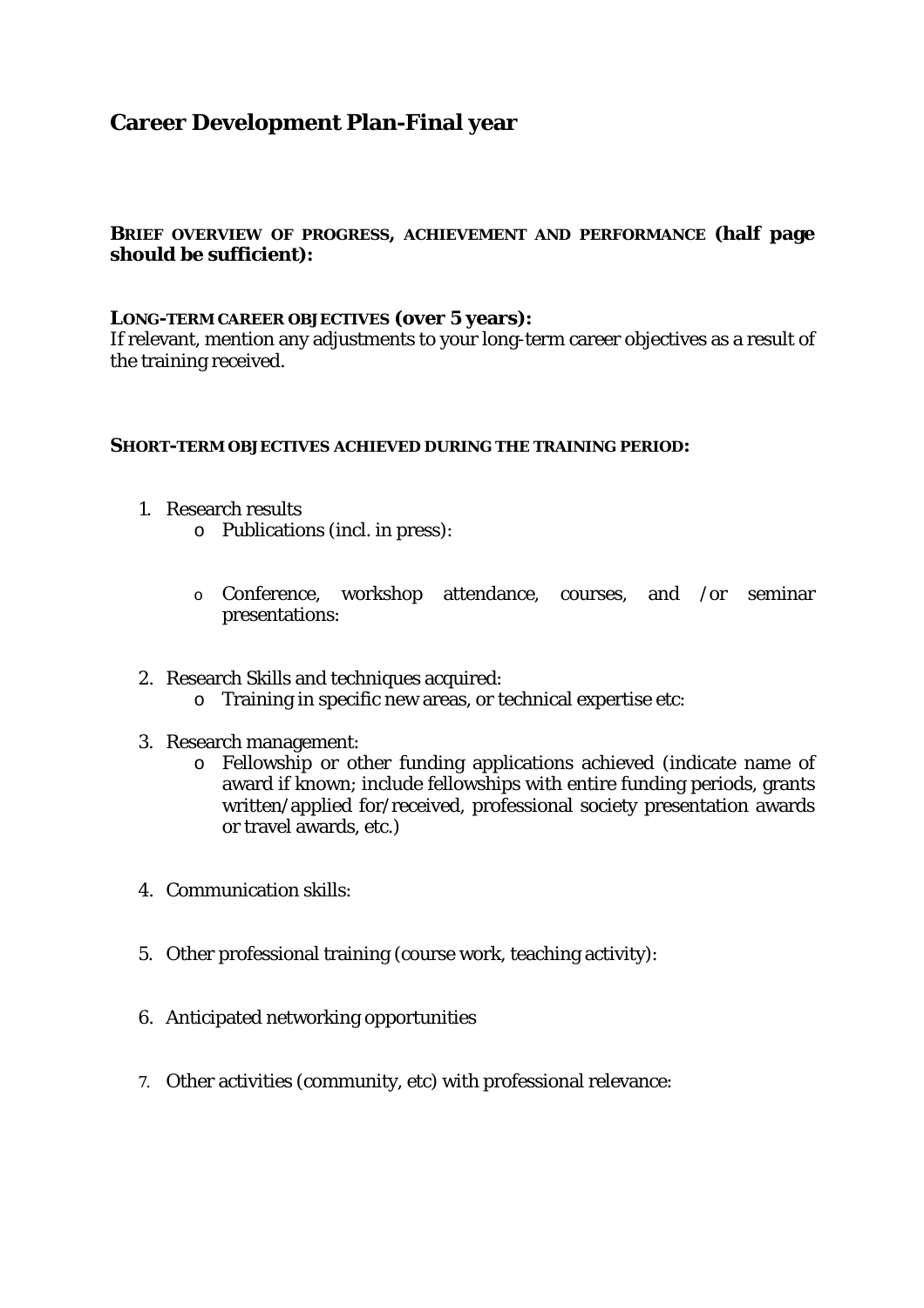# **Career Development Plan Guidance on some of the competencies expected**

The following points are a non-exhaustive series of aspects that could be covered by the career development plan, and it is relevant to the short-term objectives that will be set by the researcher and the reviewer at the beginning of the fellowship period. The objectives should be set with respect to the skills and experience that each researcher should acquire at a given time of his/her career. A postgraduate researcher at PhD level will have very different needs compared to a post-doctoral researcher at an advanced stage of his/her professional development. These objectives should be revised at the end of the fellowship and should be used as a proactive monitoring of progress in the researcher's career.

## 1. **Research results.**

These should give an overview of the main direct results obtained as a consequence of the research carried out during the training period. It may include publications, conference, workshop attendance, courses, and /or seminar presentations, patents etc. This will vary according to the area of research and the type of results most common to each field. The information at this level should be relatively general since the career development plan does not strictly constitute a report on the scientific results achieved.

## 2. **Research Skills and techniques acquired.**

Competence in experimental design, quantitative and qualitative methods, relevant research methodologies, data capture, statistics, analytical skills.

Original, independent and critical thinking.

Critical analysis and evaluation of one's findings and those of others

Acquisition of new expertise in areas and techniques related to the researcher's field and adequate understanding their appropriate application

Foresight and technology transfer, grasp of ethics and appreciation of IPPR.

## 3. **Research management.**

Ability to successfully identify and secure possible sources of funding for personal and team research as appropriate.

Project management skills relating to proposals and tenders work programming, supervision, deadlines and delivery, negotiation with funders, financial planning, and resource management.

Skills appropriate to working with others and in teams and in teambuilding.

## 4. **Communication skills.**

Personal presentation skills, poster presentations, skills in report writing and preparing academic papers and books.